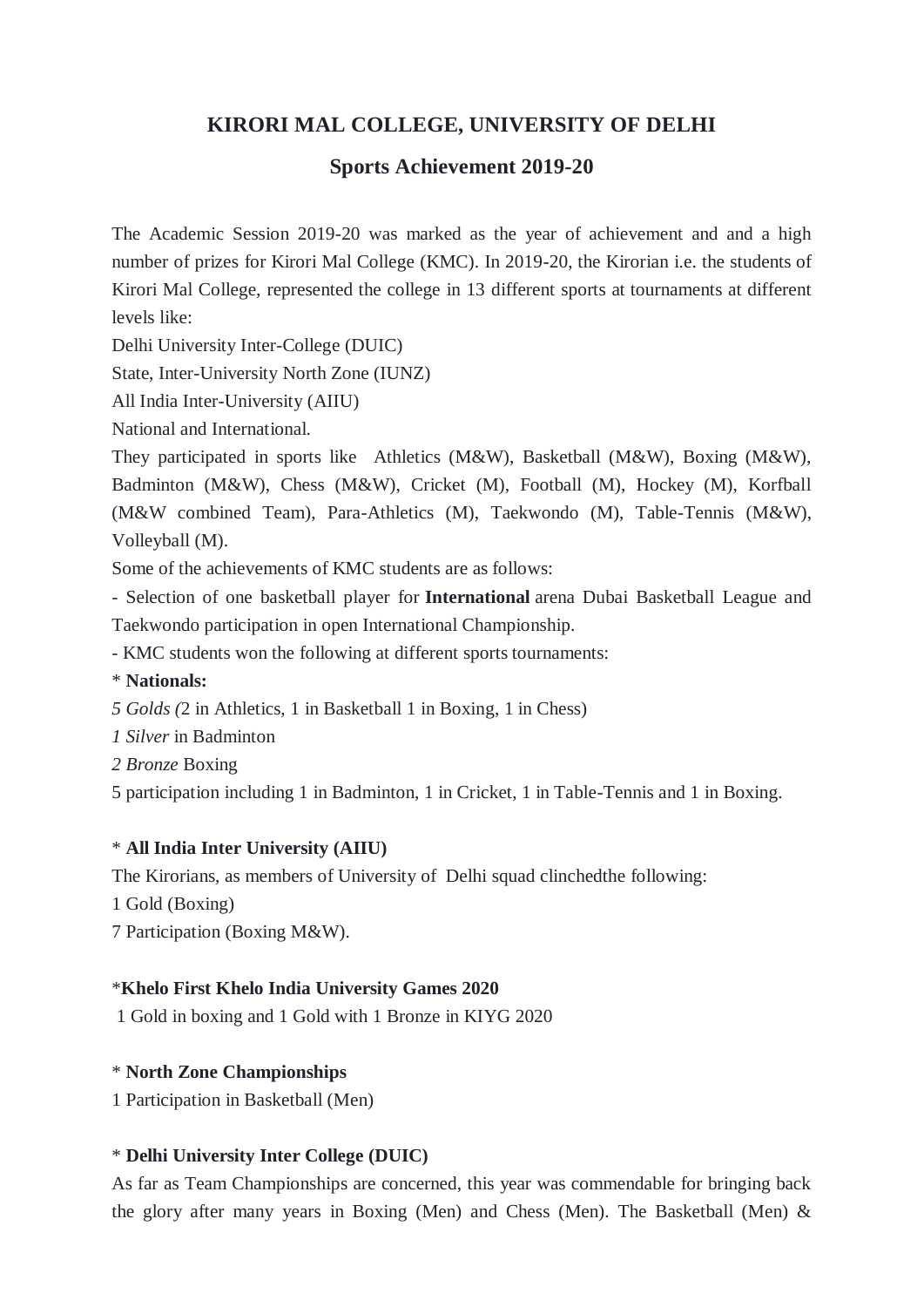Athletics (Men) Teams were Runner-Ups. Badminton Men's Team secured 'bye' for next year by winning the  $4<sup>th</sup>$  place.

## **Overall KMC won 11 Golds**

- **-** 7 Boxing (M&W) 3 Athletics, 1 Boxing (Men) Team]
- 5 Silver (2 Boxing, 1 Athletics, 2 Team viz Basketball (Men) & Athletics (Men)
- 4 Bronze (2 Boxing, 2 Athletics)
- Badminton team of girls reached up-to quarter-finals

**State Tournaments:** Our students won the following

- 6 Golds (2 Athletics, 2 Badminton M&W, 1 Boxing & 1 Taekwondo)
- 2 Silver (1 Chess & 1 Table Tennis W)
- 3 Bonze (2 Badminton M&W & 1 Table Tennis)

KMC is alos proud to share that College Teachers' Cricket Team has won the 4th Dr. V. Krishnamurthy Memorial Tournament.

Following are the name of more than 140 sports achievers and participants with their respective events at different level of championships.

## **BOXING**

In **All India Inter University (AIIU)** the Kirorian as member of Delhi University squad clinched 1 Gold (Boxing) and 7 Participation (Boxing M&W). KMC made its remarkable presence in 1st Khelo India University Games 2020 by winning 1 Gold

**Harsh Rana** won Gold Medal in Khelo India Youth Games and Delhi University Inter College; Silver Medal in 3rd Youth Men's National Boxing Championship

**Akash Rawat** won Gold in Delhi University Inter College

**Aaryaveer Chib** won Silver Medal in Delhi University Inter College

**Manvendra Singh** won Gold in Delhi University Inter College and Bronze in Khelo India University Games

**Satyam** won Gold in Delhi University Inter College and Youth Delhi State Boxing Championship; Silver Medal in 3rd Youth Men's National Boxing Championship

**Ishmeet Singh** won Gold medal in All India Inter University Boxing Tournament and Delhi University Inter College

**Ayush Negi** won Silver medal in Delhi University Inter College

**Himani Tushir** won Silver medal in Delhi University Inter College

## **BADMINTON**

Badminton (M) team reached the Quarter Finals in the Delhi University Inter College Tournament. **Chirag Seth** won the Boys Single U-19, in Uttar Pradesh Junior State ranking Badminton Tournament and secured III position in Men's Singles Uttar Pradesh Senior Major badminton tournament. **Rageshri Garg** was Runners Up in Nationals at Hyderabad and Women's Double in East Zone Inter State Badminton Tournament. While **Kavya Gandhi, Rohisha, Rageshri and Adrita Buragohain** reached the **DUIC** semi finals.

### **CHESS**

This year the students of College brought accolades to college in the game of Chess. In the DUIC Chess Tournament Abhilash Sengupta secured the I position and won Gold medal, while Tanvi Ahuja and Princy secured  $4<sup>th</sup>$  position. Aradhya Garg won the National Chess Championship.